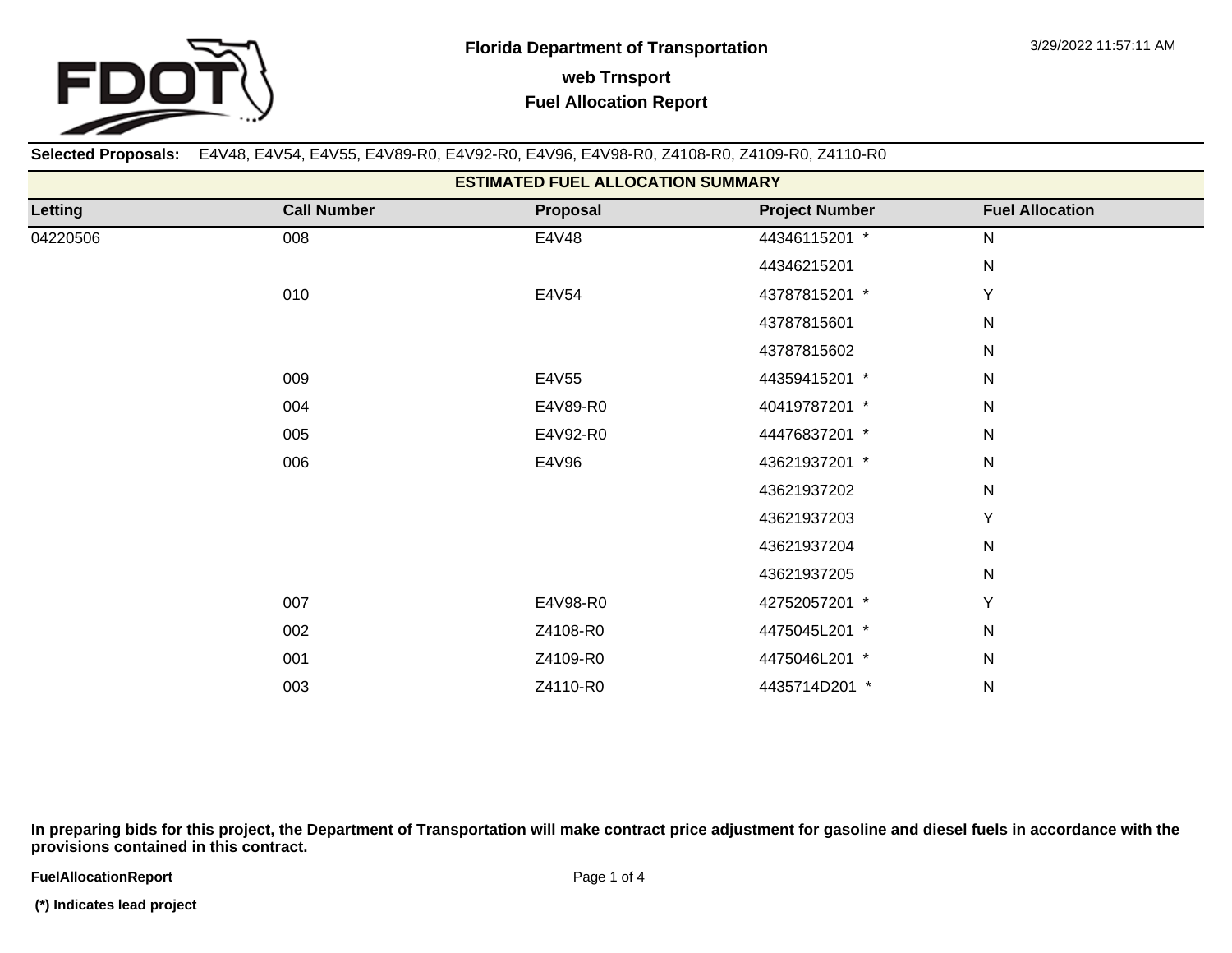

**web Trnsport**

## **Fuel Allocation Report**

| <b>ESTIMATED FUEL ALLOCATION DETAIL</b> |              |                           |                                           |                   |                                         |        |               |           |                          |               |
|-----------------------------------------|--------------|---------------------------|-------------------------------------------|-------------------|-----------------------------------------|--------|---------------|-----------|--------------------------|---------------|
| <b>Proposal No.:</b>                    | E4V54        | <b>Project No.:</b>       | 43787815201 *                             | <b>Item Year:</b> | 13                                      |        | District:     | 04        | County/Section: 93070000 |               |
|                                         |              |                           |                                           |                   | <b>Conversion Factors</b><br>DSL3, GAS3 |        |               |           | <b>Gallons</b>           |               |
| Item No.                                | Unit<br>Alt. |                           | <b>Pay Item Description</b>               |                   | <b>Gasoline</b>                         |        | <b>Diesel</b> | Quantity  | <b>Gasoline</b>          | <b>Diesel</b> |
| $0120 - 1$                              | СY           | <b>REGULAR EXCAVATION</b> |                                           |                   |                                         | 0.0000 | 0.3256        | 5,235.000 | 0.000                    | 1,704.516     |
| $0120 - 6 -$                            | СY           | <b>EMBANKMENT</b>         |                                           |                   |                                         | 0.0000 | 0.2422        | 165.000   | 0.000                    | 39.963        |
| 0285-711-                               | <b>SY</b>    |                           | <b>OPTIONAL BASE, BASE GROUP 11</b>       |                   |                                         | 0.0000 | 0.6458        | 5,864.000 | 0.000                    | 3,786.971     |
| $0334 - 1 - 13$                         | TN           |                           | SUPERPAVE ASPHALTIC CONC, TRAFFIC C       |                   |                                         | 0.0000 | 2.7011        | 1,515.600 | 0.000                    | 4,093.787     |
| 0337- 7-83                              | TN.          | C, FC-12.5, PG 76-22      | ASPHALT CONCRETE FRICTION COURSE, TRAFFIC |                   |                                         | 0.0000 | 2.7011        | 2,939.900 | 0.000                    | 7,940.964     |
|                                         |              |                           |                                           |                   | 43787815201 JOB TOTAL:<br>0.000         |        |               |           |                          | 17,566.201    |

**In preparing bids for this project, the Department of Transportation will make contract price adjustment for gasoline and diesel fuels in accordance with the provisions contained in this contract.**

**FuelAllocationReport**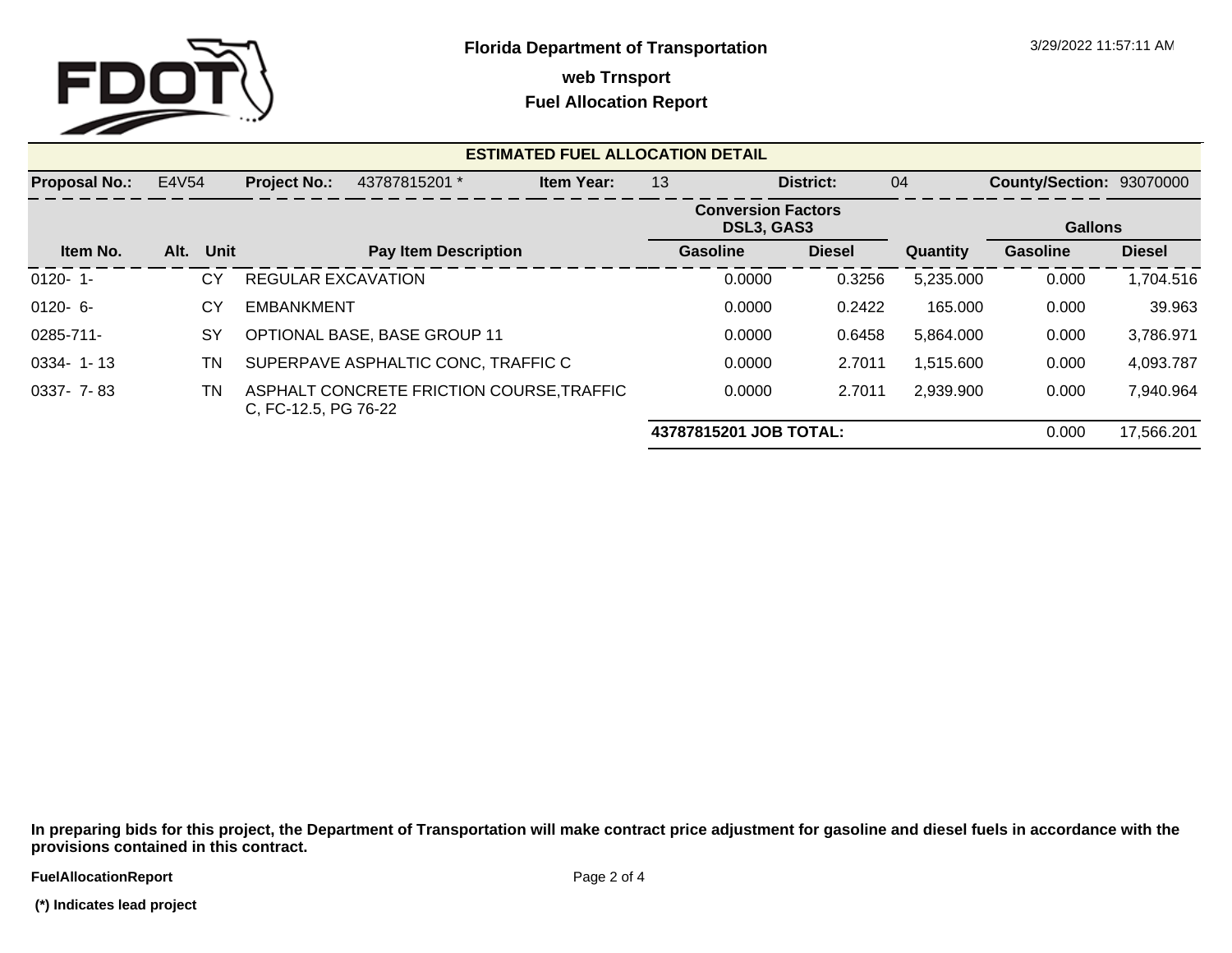

**web Trnsport**

**Fuel Allocation Report**

| <b>ESTIMATED FUEL ALLOCATION DETAIL</b> |                                                                  |      |    |                                |           |                                         |                        |               |          |                 |                |
|-----------------------------------------|------------------------------------------------------------------|------|----|--------------------------------|-----------|-----------------------------------------|------------------------|---------------|----------|-----------------|----------------|
| <b>Proposal No.:</b>                    | E4V96<br><b>Item Year:</b><br><b>Project No.:</b><br>43621937203 |      | 13 |                                | District: | 04                                      | <b>County/Section:</b> |               |          |                 |                |
|                                         |                                                                  |      |    |                                |           | <b>Conversion Factors</b><br>DSL3, GAS3 |                        |               |          |                 | <b>Gallons</b> |
| Item No.                                | Alt.                                                             | Unit |    | <b>Pay Item Description</b>    |           |                                         | Gasoline               | <b>Diesel</b> | Quantity | <b>Gasoline</b> | <b>Diesel</b>  |
| $0339 - 1$                              |                                                                  | ΤN   |    | MISCELLANEOUS ASPHALT PAVEMENT |           |                                         | 0.0000                 | 2.4685        | 4.200    | 0.000           | 10.368         |
|                                         |                                                                  |      |    |                                |           | 43621937203 JOB TOTAL:                  |                        |               |          | 0.000           | 10.368         |

**In preparing bids for this project, the Department of Transportation will make contract price adjustment for gasoline and diesel fuels in accordance with the provisions contained in this contract.**

**FuelAllocationReport** 

 **(\*) Indicates lead project**